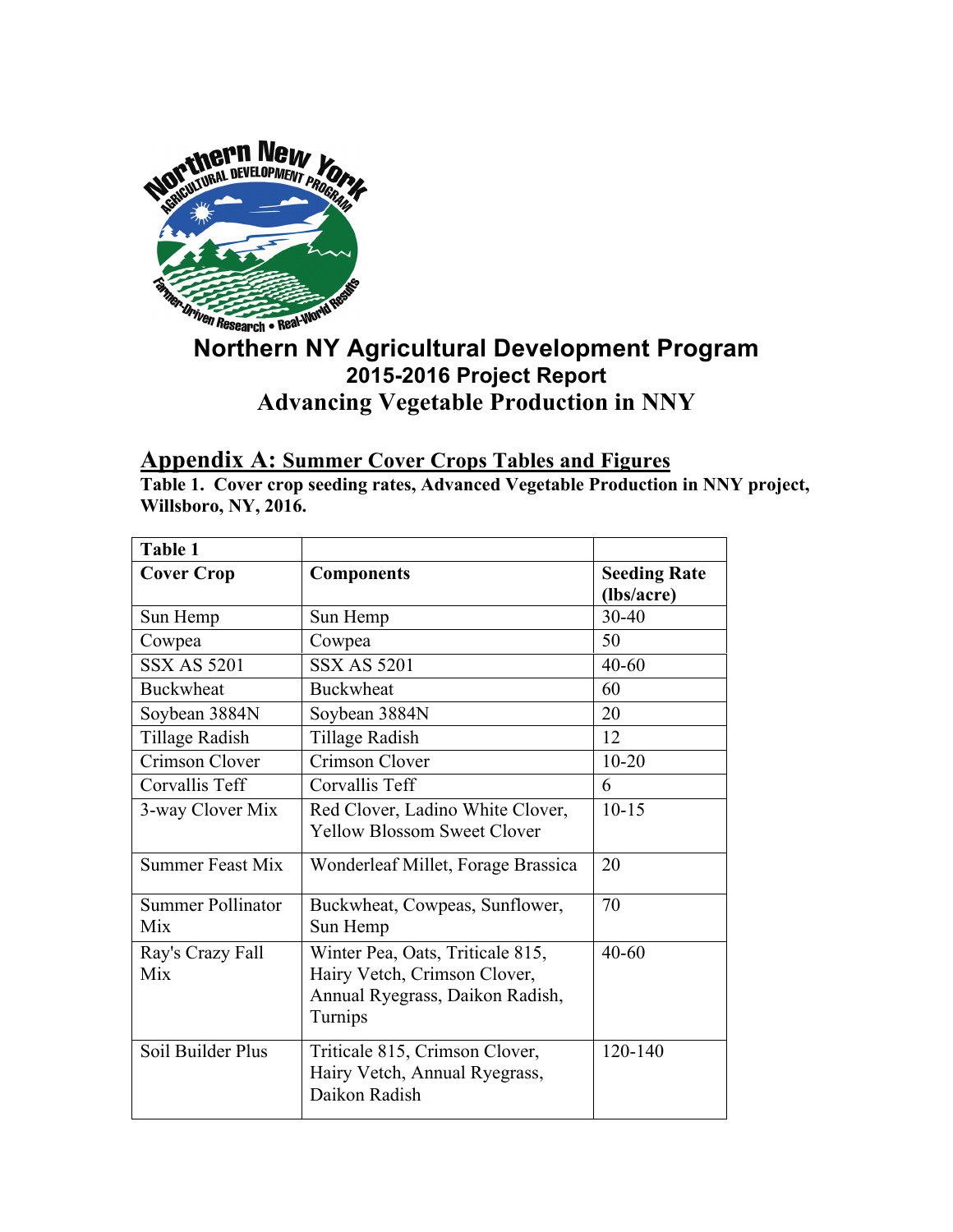**Table 2. Cover crop weed suppression scoring, Advanced Vegetable Production in NNY project, Willsboro, NY, 2016.**

| <b>Table 2</b>                                                              |                          |                                                          |  |
|-----------------------------------------------------------------------------|--------------------------|----------------------------------------------------------|--|
| <b>Cover Crop</b>                                                           | <b>Field</b><br>Location | <b>Weed Suppression Score</b><br>1-5 scale (5=excellent) |  |
| Sun Hemp                                                                    | sand                     | 2.5                                                      |  |
| Sun Hemp                                                                    | clay                     | $\overline{3}$                                           |  |
| Cowpea                                                                      | sand                     | $\overline{4}$                                           |  |
| Cowpea                                                                      | clay                     | $\overline{4}$                                           |  |
| <b>SSX AS 5201</b>                                                          | sand                     | $\overline{5}$                                           |  |
| <b>SSX AS 5201</b>                                                          | clay                     | $\overline{5}$                                           |  |
| <b>Buckwheat</b>                                                            | sand                     | $NA*$                                                    |  |
| <b>Buckwheat</b>                                                            | clay                     | NA                                                       |  |
| Soybean 3884N                                                               | sand                     | NA                                                       |  |
| Soybean 3884N                                                               | clay                     | <b>NA</b>                                                |  |
| <b>Tillage Radish</b>                                                       | sand                     | $\overline{4}$                                           |  |
| <b>Tillage Radish</b>                                                       | clay                     | $\overline{2}$                                           |  |
| Crimson Clover                                                              | sand                     | $\mathbf{1}$                                             |  |
| Crimson Clover                                                              | clay                     | NA                                                       |  |
| Corvallis Teff                                                              | sand                     | $\overline{4}$                                           |  |
| Corvallis Teff                                                              | clay                     | NA                                                       |  |
| 3-way Clover Mix                                                            | sand                     | 1.5                                                      |  |
| 3-way Clover Mix                                                            | clay                     | <b>NA</b>                                                |  |
| <b>Summer Feast Mix</b>                                                     | sand                     | 5                                                        |  |
| <b>Summer Feast Mix</b>                                                     | clay                     | $\overline{4.5}$                                         |  |
| <b>Summer Pollinator</b><br>Mix                                             | sand                     | $\overline{5}$                                           |  |
| <b>Summer Pollinator</b><br>Mix                                             | clay                     | $\overline{4}$                                           |  |
| Ray's Crazy Fall<br>Mix                                                     | sand                     | 5                                                        |  |
| Ray's Crazy Fall<br>Mix                                                     | clay                     | $\overline{4}$                                           |  |
| Soil Builder Plus                                                           | sand                     | $\overline{4}$                                           |  |
| Soil Builder Plus                                                           | clay                     | $\overline{2}$                                           |  |
| $*\overline{NA}$ = "not available" because the cover crop did not establish |                          |                                                          |  |